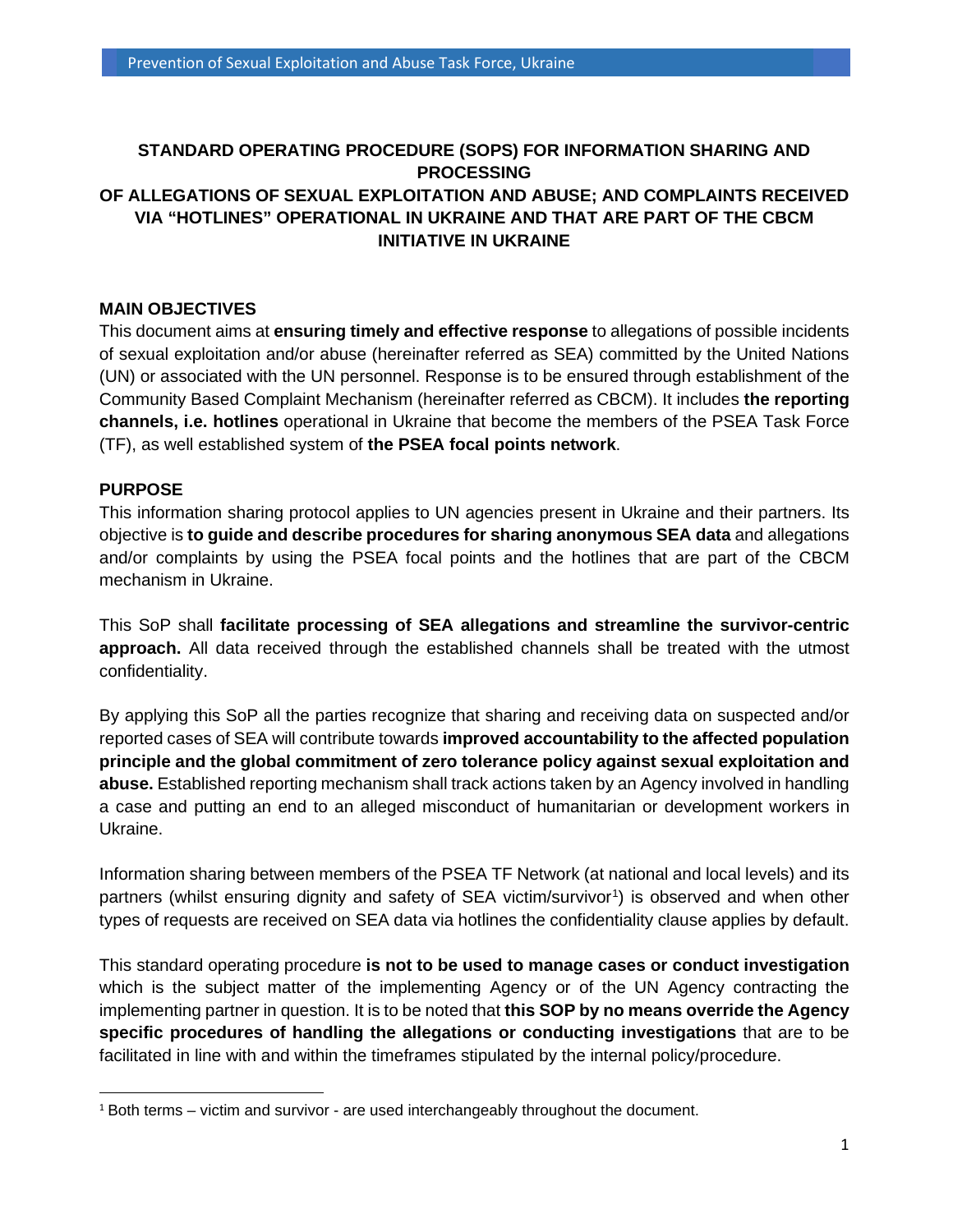### **GLOBAL COMMITMENTS AND KEY PRINCIPLE**

The **UN Secretary General's Bulletin on special measures for protection from sexual exploitation and sexual abuse (2003)** obliges UN staff to report incidents of abuse, and is binding on all UN staff, including all agencies and individuals who have cooperative agreements with the UN. UN organizations apply the 2003 bulletin and, in some cases, have used it as a foundation for the development of agency-specific policies. Hence, PSEA is a collective responsibility of the UN and NGOs under a common policy and common set of guidelines.

### **CONFIDENTIALITY**:

The confidentiality of complainants, whistle blowers, survivors, witnesses and other relevant parties **must be respected at all times**.

All SEA-related information must be kept confidential. Identities must be protected. Personal information on survivors should be collected and shared only with their informed consent. Where physical records are kept, documents must be stored safely to prevent accidental disclosures. All complainants must be made aware of confidentiality procedures and should give their explicit informed consent to proceed with recording the complaint. Obtaining consent of a whistleblower may not be required if his/her agency has a mandatory reporting policy for knowledge or suspicions of staff's misconduct. Where the survivor gives such consent, only pertinent and relevant information shall be shared with others for the purpose of helping the survivor, such as referring for services, or for investigation. Every participating agency/organization shall adhere to its Data Protection Principles in the event that it collects, receives, uses, transfers, or stores any personal data of a complaint. All UN staff, as well as many NGO and IO staff, are bound by strict confidentiality which in some cases shall continue beyond the end of their employment.

## **SCOPE OF APPLICATION**

This document sets out the process of receiving, recording, sharing and referring information that is allegedly related to SEA incident ensuring proper response and reporting. Current SOPs cover two reporting channels for the affected populations, namely, (1) **Hotlines operational in Ukraine that are a part of the Community Based Complaint Mechanism Initiative and (2) information received through the PSEA TF focal points network and via email**. This document provides **a supplementary mechanism** to ensure that recorded SEA allegation/complaint received through the aforementioned channels is properly addressed and referred to the respective UN Agency and/or implementing Partner organization allegedly involved in violation for its follow up, including assistance to the survivor and investigation and further reporting on the outcome.

N.B. The current SoP does not cover the SEA allegations received directly by the specific UN entity or the Partner Agency and is to be treated according to the Agency specific SEA procedures and policies.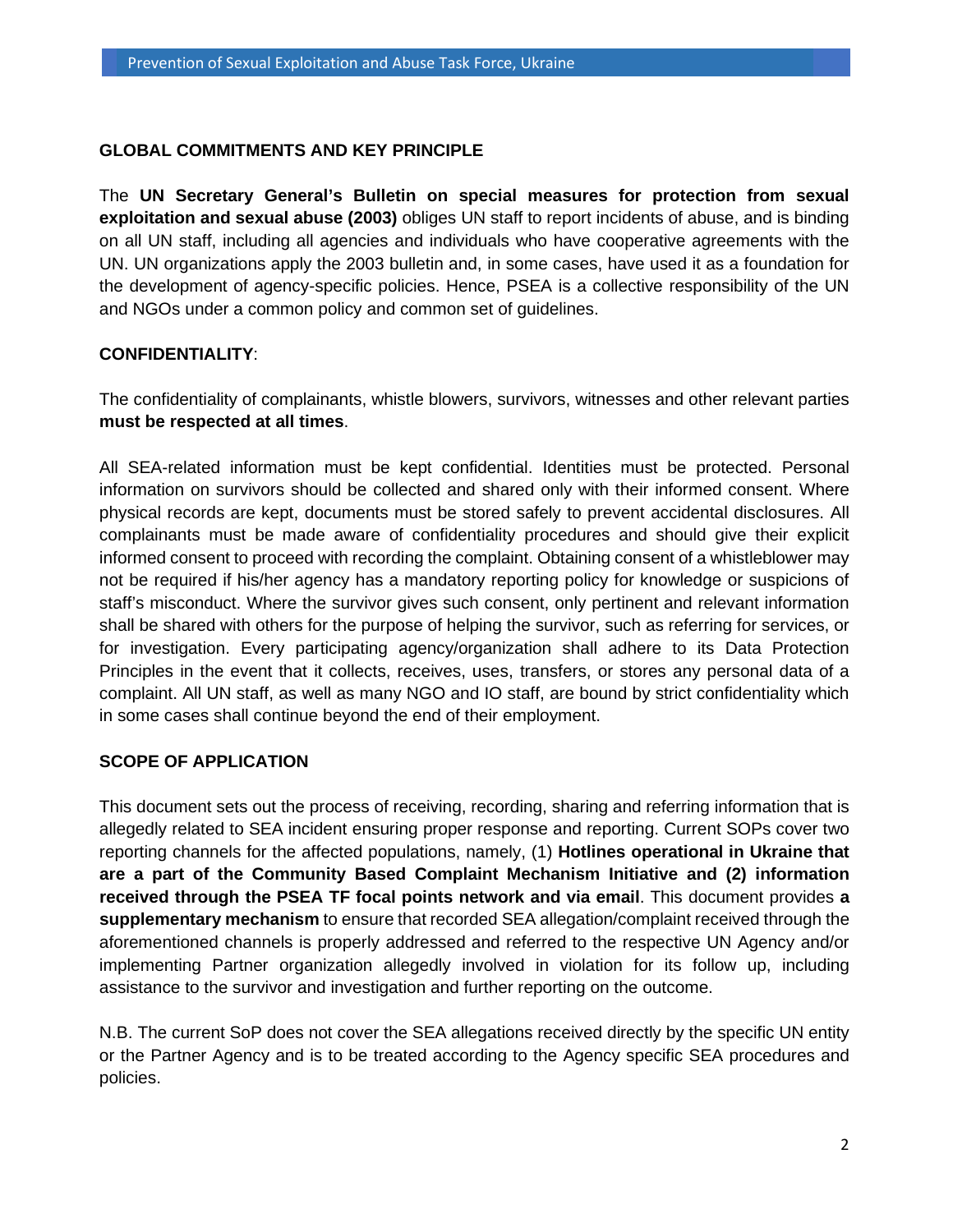## **ROLES AND RESPONSIBILITIES**

Under the PSEA Task Force an **Inter-Agency Community Based Complaint Mechanism Team** is established. It is a quorum of four Agencies/entities: UN OCHA, UNFPA, UNHCR and Protection Cluster focal points. One person per the above entity is to be appointed by the Chair of the PSEA TF. There might be an arrangement of having a back stopper should the circumstances change, and the person is not in the position to perform his/her duties as the CBCM team member or is directly involved in the wrongdoing. Such access is terminated immediately following the relevant staff member's departure from the organization or from the country operation. Every member of the CBCM Team commits to exercise utmost confidentiality and adhere to the application of the current SoP to the full.

For the purposes of confidentiality, **a separate mailbox** [seareferral@un.org](mailto:seareferral@un.org) (SEA dedicated mailbox) is set up. It will serve as the entry point for receiving allegations from the specified channels, within the **Community Based Complaint Mechanism in Ukraine** that is to be **established.**

Thus, all the cases received at the SEA dedicated mailbox will be treated with utmost confidentiality and as per the set procedures stipulated below.

**Non-disclosure and confidentiality clauses** are binding principles that the **hotline agrees to per se by becoming a member of the CBCM Initiative.**

#### **PROCEDURES**

#### **1. Receiving and recording allegations/complaints by the Hotline operators**

If the Hotline operator receives the information which is perceived as SEA allegation or complaint, he/she fills in the *SEA complaints form* (Annex 1) according to the respective *Guide for Hotline Managers Filling SEA Complaints*, which is a part of the form. The completed form is sent to the CBCM team to [seareferral@un.org](mailto:seareferral@un.org) for review.

#### **2. Notification of the Management of the Agency in question (within 24 hours)**

Once the CBCM team received and confirms receipt of the allegation that relates to probable case of SEA, the Team sends a confidential email to the management of the Agency, the staff member of which has been suspected of involvement in a SEA incident. The team ensures that the email was well-received by asking to confirm the email receipt.

N.B. The CBCM team also informs the Agency's management that the UN Resident Coordinator/Humanitarian Coordinator (UN RC/HC) has been notified about such a complaint and that the Agency in question must report back to the CBCM team, once the fact finding mission is over and to claim what are the outcomes of investigation and the actions taken towards the staff member in question by sending the outcome to [seareferral@un.org](mailto:seareferral@un.org) immediately once there was a resolution to the case related to possible wrongdoing. All information from the mechanism shall be regularly reported to the RC/HC.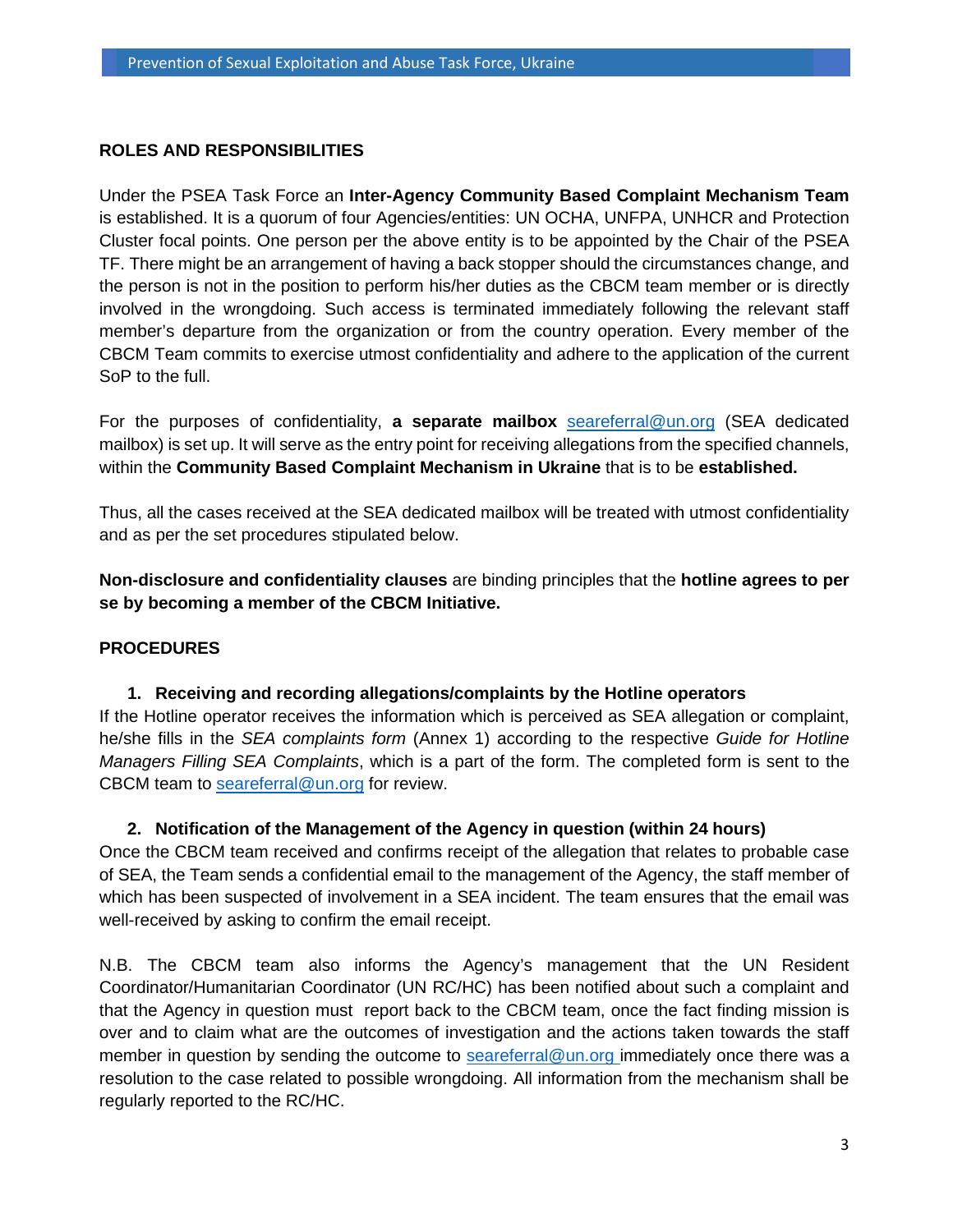## **3. Notification to the UN RC/HC Resident Coordinator (within 48 hours)**

At the same time a standard notification email goes to the PSEA TF co-chairs and the UN Resident Coordinator/Humanitarian Coordinator in Ukraine with no details of the case. Quarterly reporting on the outcomes of cases detected is to be ensured at national level for the cases received through the CBCM mechanism in Ukraine.

## **4. Sophisticated cases related to SEA received via CBCM**

If any of the below apply to the allegation received, the CBCM team has the right to extend the time for data vetting and referral path establishment by allocating up to 72 hours.

- It is unknown, which UN or Partner Agency may be responsible for the alleged violation.
- There are several agencies working in the area, which could be involved.
- The complaint form following internal checks is returned to the Team by the UN Agency as related to a different Agency.

N.B. In case an alleged perpetrator is the Head of the Agency, then the allegation is to be referred to an officer or a section dealing with SEA in the HQ of the Agency in question or the UN affiliated entity HQ for further actions and investigation. Additional outcome reporting to the CBCM team is not expected in this case.

# **5. Reporting and monitoring**

Once a case is referred to the relevant agency, the Agency is obliged to notify the CBCM team of the outcomes of the allegation. Thus, on quarterly or ad-hoc basis the Team will report back to the RC/HC and the PSEA TF Co-chairs for accountability and monitoring purposes.

The investigating Agency provides relevant assistance (referral to the services available) and feedback to the survivor if required. Additionally, the Agency in question is to notify the survivor on the outcomes of the investigation/case.